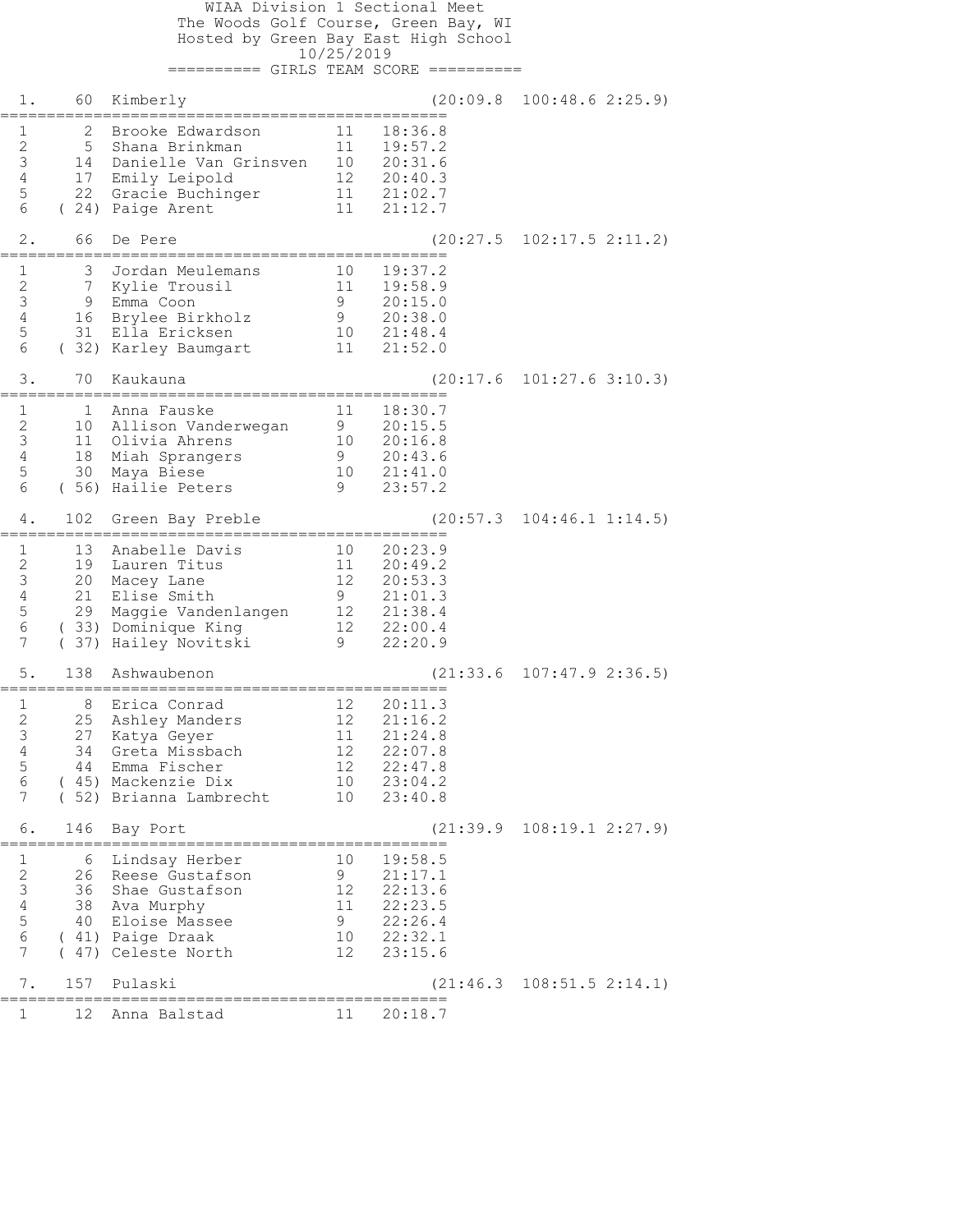| $\sqrt{2}$<br>$\mathfrak{Z}$<br>$\sqrt{4}$<br>$\begin{array}{c} 5 \\ 6 \end{array}$<br>$\overline{7}$ | 28<br>35             | Angela Opolka<br>Kamryn Brockman<br>39 Mischa Fischer<br>43 Caitlyn Wacholz<br>(48) Grace Goodness<br>(50) Ella Wiese | 9<br>12<br>$\overline{10}$<br>$\frac{9}{9}$ | 21:25.4<br>22:10.5<br>22:24.1<br>12 22:32.8<br>23:20.1<br>23:25.5      |                                         |
|-------------------------------------------------------------------------------------------------------|----------------------|-----------------------------------------------------------------------------------------------------------------------|---------------------------------------------|------------------------------------------------------------------------|-----------------------------------------|
| 8.                                                                                                    |                      | 160 Green Bay Southwest                                                                                               |                                             |                                                                        | $(21:59.6 \t109:57.8 \t3:56.0)$         |
| $\mathbf{1}$<br>$\frac{2}{3}$<br>$\frac{4}{5}$<br>$\epsilon$                                          | 4<br>46              | Kaylee Kornowski<br>15 Greta Hansen<br>42 Ella Siegle<br>Ella Bonnie<br>53 Lillian Franzen<br>(62) Brynn Cumicek      | 11<br>10<br>9<br>11                         | 19:53.0<br>20:36.2<br>10 22:32.6<br>10 23:07.0<br>23:49.0<br>25:41.6   |                                         |
| 9.                                                                                                    | 239                  | Appleton East                                                                                                         |                                             |                                                                        | $(23:23.7 \quad 116:58.2 \quad 3:29.3)$ |
| $\mathbf{1}$<br>$\begin{array}{c} 2 \\ 3 \\ 4 \end{array}$<br>5<br>$6\,$                              | 54                   | 23 Ella Flattum<br>49 Melanie Weis<br>Kyrie Piaskowski<br>55 Ellie Bigalke<br>58 Novia Deeg<br>(59) Ava Deschaine     | 10<br>9<br>9<br>12<br>9<br>$\overline{9}$   | 21:11.0<br>23:21.6<br>23:50.4<br>23:54.9<br>24:40.3<br>24:44.8         |                                         |
| 10.                                                                                                   | 292                  | Green Bay East                                                                                                        |                                             |                                                                        | $(24:50.3 \quad 124:11.1 \quad 2:21.8)$ |
| $\mathbf 1$<br>$\begin{array}{c} 2 \\ 3 \\ 4 \end{array}$<br>5<br>6                                   | 51<br>57<br>61<br>63 | Spirit Hess<br>Matiasse Schilz<br>60 Charly Pyper<br>Shamyia Brown<br>Adriana Montoya<br>(64) Katie Golen             | 10<br>11<br>10<br>12                        | 23:34.2<br>24:22.8<br>24:57.6<br>11  25:20.5<br>11  25:56.0<br>28:05.1 |                                         |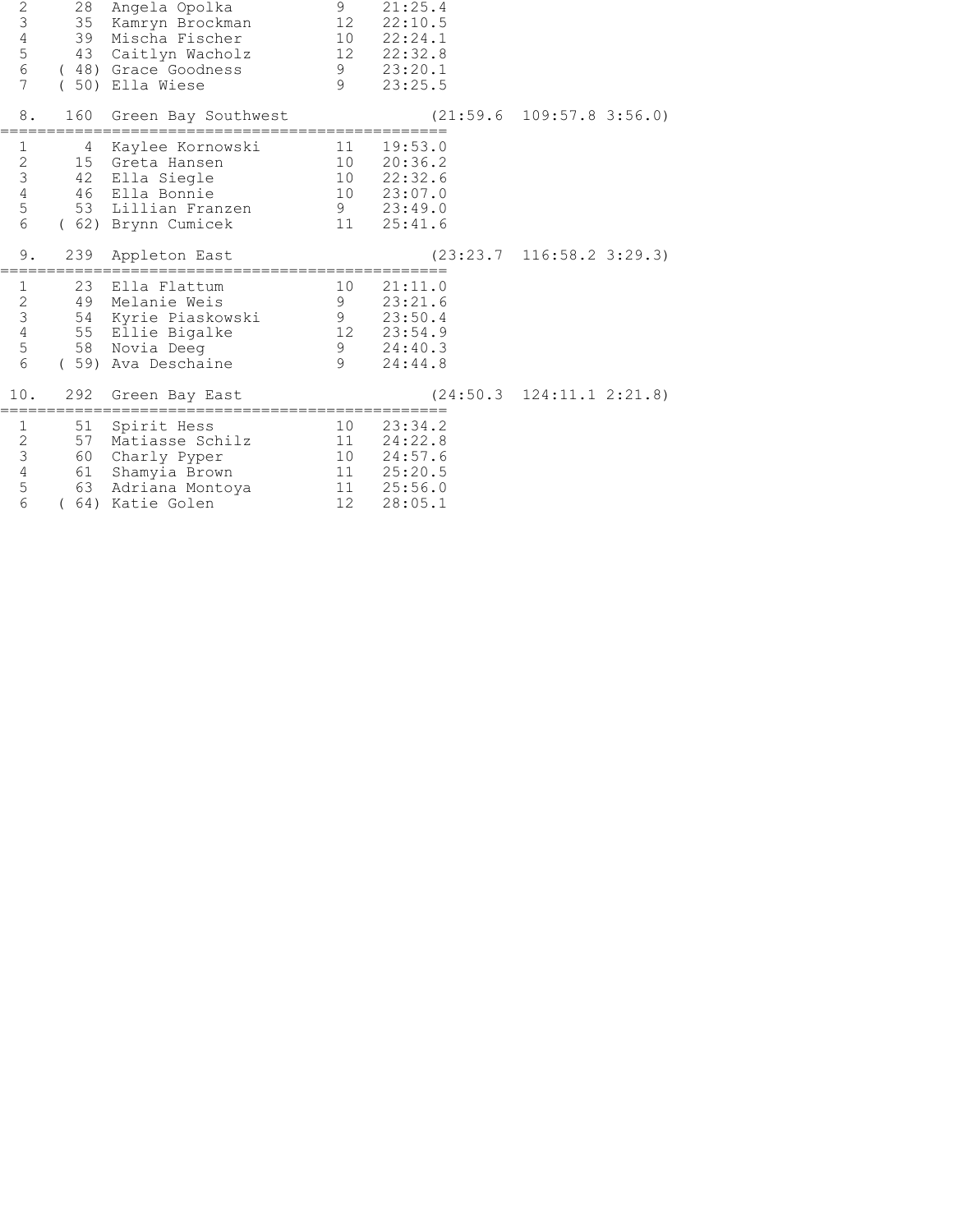WIAA Division 1 Sectional Meet The Woods Golf Course, Green Bay, WI

Hosted by Green Bay East High School

|                            |                          |             | 10/25/2019                                                  |                  |      |
|----------------------------|--------------------------|-------------|-------------------------------------------------------------|------------------|------|
| Place TmPl Name<br>$=====$ |                          |             | GIRLS<br>Year Teamname                                      | Time             | Pace |
| 1                          | 1 Anna Fauske            | 11          | Kaukauna                                                    | 18:30.7          | 5:58 |
| $\sqrt{2}$                 | 2 Brooke Edwardson       | 11          | Kimberly                                                    | 18:36.8          | 6:00 |
| 3                          | 3 Jordan Meulemans       | 10          | De Pere                                                     | 19:37.2          | 6:19 |
| $\overline{4}$             | 4 Kaylee Kornowski       | 11          | Green Bay Southwest                                         | 19:53.0          | 6:24 |
| 5                          | 5 Shana Brinkman         | 11          | Kimberly                                                    | 19:57.2          | 6:26 |
| $\sqrt{6}$                 | 6 Lindsay Herber         | 10          | Bay Port                                                    | 19:58.5          | 6:26 |
| 7                          | 7 Kylie Trousil          | 11          | De Pere                                                     | 19:58.9          | 6:26 |
| $\,8\,$                    | 8 Erica Conrad           | 12          | Ashwaubenon                                                 | 20:11.3          | 6:30 |
| $\mathsf 9$                | 9 Emma Coon              | 9           | De Pere                                                     | 20:15.0          | 6:32 |
| $10$                       | 10 Allison Vanderwega 9  |             | Kaukauna                                                    | 20:15.5          | 6:32 |
| 11                         | 11 Olivia Ahrens         | 10          | Kaukauna                                                    | 20:16.8          | 6:32 |
| 12                         | 12 Anna Balstad          |             |                                                             |                  | 6:33 |
|                            |                          | 11          | Pulaski                                                     | 20:18.7          |      |
| 13                         | 13 Anabelle Davis        | 10          | Green Bay Preble                                            | 20:23.9          | 6:34 |
| 14                         | 14 Danielle Van Grins 10 |             | Kimberly                                                    | 20:31.6          | 6:37 |
| 15                         | 15 Greta Hansen          | 10          | Green Bay Southwest                                         | 20:36.2          | 6:38 |
| 16                         | 16 Brylee Birkholz       | 9           | De Pere                                                     | 20:38.0          | 6:39 |
| 17                         | 17 Emily Leipold         | 12          | Kimberly                                                    | 20:40.3          | 6:40 |
| 18                         | 18 Miah Sprangers        | 9           | Kaukauna                                                    | 20:43.6          | 6:41 |
| 19                         | 19 Lauren Titus          | 11          | Green Bay Preble                                            | 20:49.2          | 6:43 |
| 20                         | Emily Mathias            | 12          | Green Bay West                                              | 20:50.2          | 6:43 |
| 21                         | 20 Macey Lane            | 12          | Green Bay Preble                                            | 20:53.3          | 6:44 |
| 22                         | 21 Elise Smith           | 9           | Green Bay Preble                                            | 21:01.3          | 6:46 |
| 23                         | 22 Gracie Buchinger      | 11          | Kimberly                                                    | 21:02.7          | 6:47 |
| 24                         | 23 Ella Flattum          | 10          | Appleton East                                               | 21:11.0          | 6:50 |
| 25                         | 24 Paige Arent           | 11          | Kimberly                                                    | 21:12.7          | 6:50 |
| 26                         | 25 Ashley Manders        | 12          | Ashwaubenon                                                 | 21:16.2          | 6:51 |
| 27                         | 26 Reese Gustafson       | $\mathsf 9$ | Bay Port                                                    | 21:17.1          | 6:52 |
| 28                         | 27 Katya Geyer           | 11          | Ashwaubenon                                                 | 21:24.8          | 6:54 |
| 29                         | 28 Angela Opolka         | 9           | Pulaski                                                     | 21:25.4          | 6:54 |
| 30                         | 29 Maggie Vandenlange 12 |             | Green Bay Preble                                            | 21:38.4          | 6:58 |
| 31                         | 30 Maya Biese            | 10          | Kaukauna                                                    | 21:41.0          | 6:59 |
| 32                         | 31 Ella Ericksen         | 10          | De Pere                                                     | 21:48.4          | 7:02 |
| 33                         | 32 Karley Baumgart       | 11          | De Pere                                                     | 21:52.0          | 7:03 |
| 34                         | 33 Dominique King        | 12          | Green Bay Preble                                            | 22:00.4          | 7:05 |
| 35                         | 34 Greta Missbach        | 12          | Ashwaubenon                                                 | 22:07.8          | 7:08 |
| 36                         | 35 Kamryn Brockman       | 12          | Pulaski                                                     | 22:10.5          | 7:09 |
| 37                         | 36 Shae Gustafson        | 12          | Bay Port                                                    | 22:13.6          | 7:10 |
| 38                         | 37 Hailey Novitski       | 9           | Green Bay Preble                                            | 22:20.9          | 7:12 |
| 39                         | 38 Ava Murphy            | 11          | Bay Port                                                    | 22:23.5          | 7:13 |
| 40                         | 39 Mischa Fischer        | 10          | Pulaski                                                     | 22:24.1          | 7:13 |
| 41                         | 40 Eloise Massee         | 9           | Bay Port                                                    | 22:26.4          | 7:14 |
| 42                         | 41 Paige Draak           | 10          | Bay Port                                                    | 22:32.1          | 7:16 |
| 43                         | 42 Ella Siegle           | 10          | Green Bay Southwest                                         | 22:32.6          | 7:16 |
| 44                         | 43 Caitlyn Wacholz       | 12          | Pulaski                                                     | 22:32.8          | 7:16 |
| 45                         | 44 Emma Fischer          | 12          | Ashwaubenon                                                 | 22:47.8          | 7:21 |
|                            | 45 Mackenzie Dix         |             |                                                             |                  | 7:26 |
| 46                         |                          | 10          | Ashwaubenon                                                 | 23:04.2          |      |
| 47                         | 46 Ella Bonnie           | 10          | Green Bay Southwest                                         | 23:07.0          | 7:27 |
| 48                         | 47 Celeste North         | 12          | Bay Port                                                    | 23:15.6          | 7:30 |
| 49                         | Rebekah Buboltz          | 11          | West De Pere                                                | 23:16.8          | 7:30 |
| 50                         | 48 Grace Goodness        | 9           | Pulaski                                                     | 23:20.1          | 7:31 |
|                            |                          |             | Timing & Results by PrimeTime Race & Event Management, LLC. | www.pttiming.com |      |